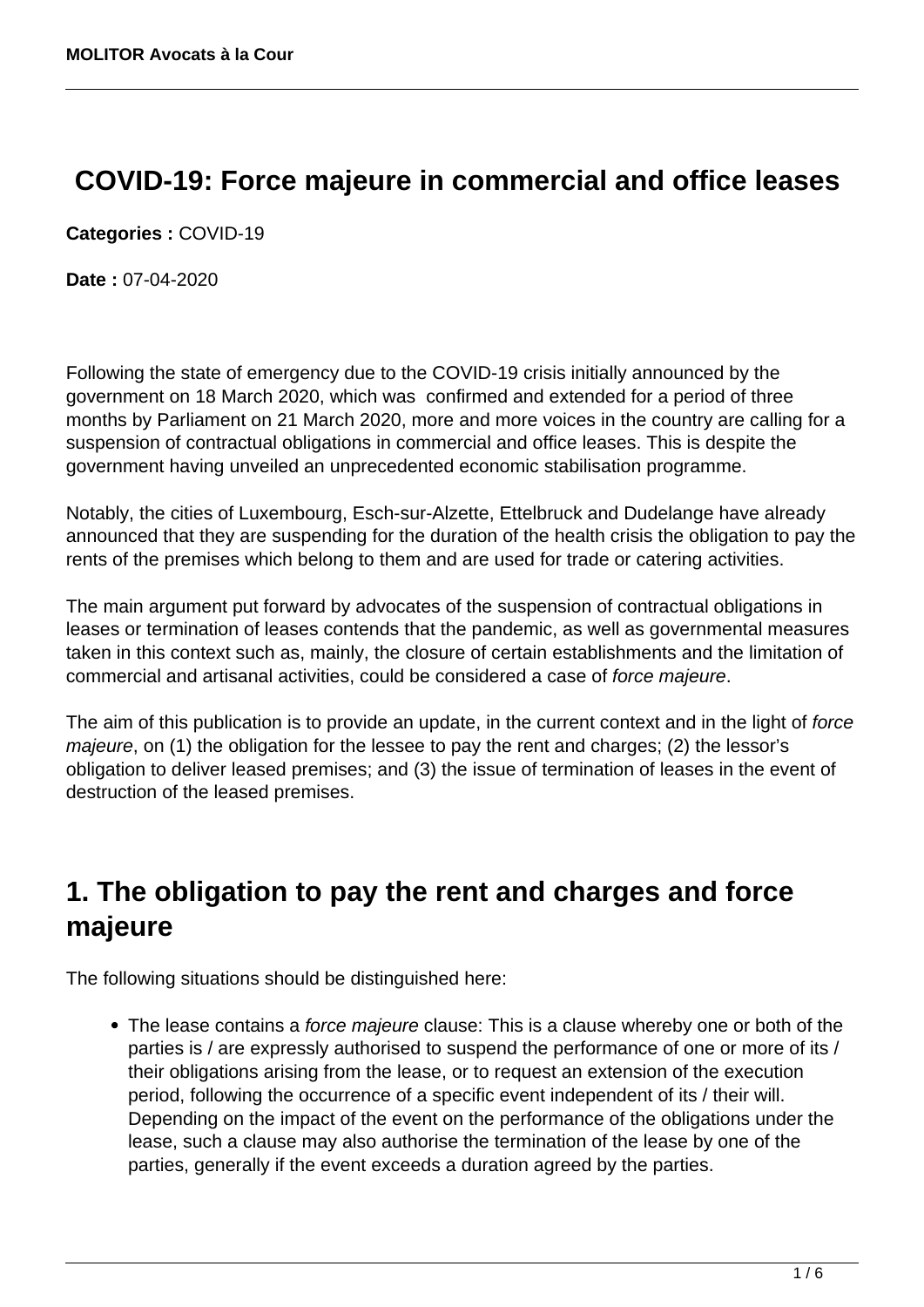In this situation, the *force majeure* clause must be examined with the greatest attention and precision in order to identify the events which it covers, whether via a general definition, an exhaustive list or examples, and to decide if any of these events could include the Covid-19 pandemic.

Depending on the result of this examination, the force majeure clause could allow the suspension of one or more of the obligations of the lease, and in particular that of the payment of the rent and charges, or the termination of the contract.

• The lease contract does not contain any force majeure clause: In this case, the general principles of Luxembourgish law should be applied. In accordance with these principles, a lessee is normally required to fully and correctly fulfil his contractual obligations. Otherwise, he is required to compensate the creditor for the damage suffered by the latter for non-performance (partial or total), or poor performance.

However Articles 1147 and 1148 of the Civil Code authorise a lessee responsible for a breach of his contractual obligations to be relieved of his responsibility if he proves that such a breach arises as a result of "an external cause which cannot be attributed to him", more commonly called "force majeure".

In order to qualify as "force majeure" according to the Luxembourg Civil Code, an event must bear three cumulative characteristics, namely it must be (i) external to the party invoking it (that is to say beyond the invoking party's control); (ii) unpredictable at the time of the signature of the contract; and (iii) insurmountable (i.e. the effects of the event could not have been avoided by appropriate measures). Note that judges carry out a case-by-case analysis of the situation and each of these three criteria.

- With regard to the external nature, we can reasonably say that this criterion is met, both with regard to the Covid-19 pandemic and the measures taken by the Luxembourg Government to fight it, these events being outside of a lessee's sphere of influence. It will however be more delicate to rule on the external nature of a contamination of an individual lessee or his employees.
- Regarding unpredictability, this criterion must be assessed as at the date on which the lessee committed to the lease. It is therefore reasonable to assume that this criterion is met for all leases concluded before the spread of the virus to Europe from China. As for the subsequent period, and in particular after the introduction of government measures closing certain establishments and limiting commercial and artisanal activities, the answer is more complex since some countries, notably China, had already taken such measures in their territories.
- Regarding insurmountability, the Luxembourg courts consider, like French case law (Cass. Com. 31-5-1976, n ° 75-14.625: Bull. Civ. IV n ° 186), that this criterion is only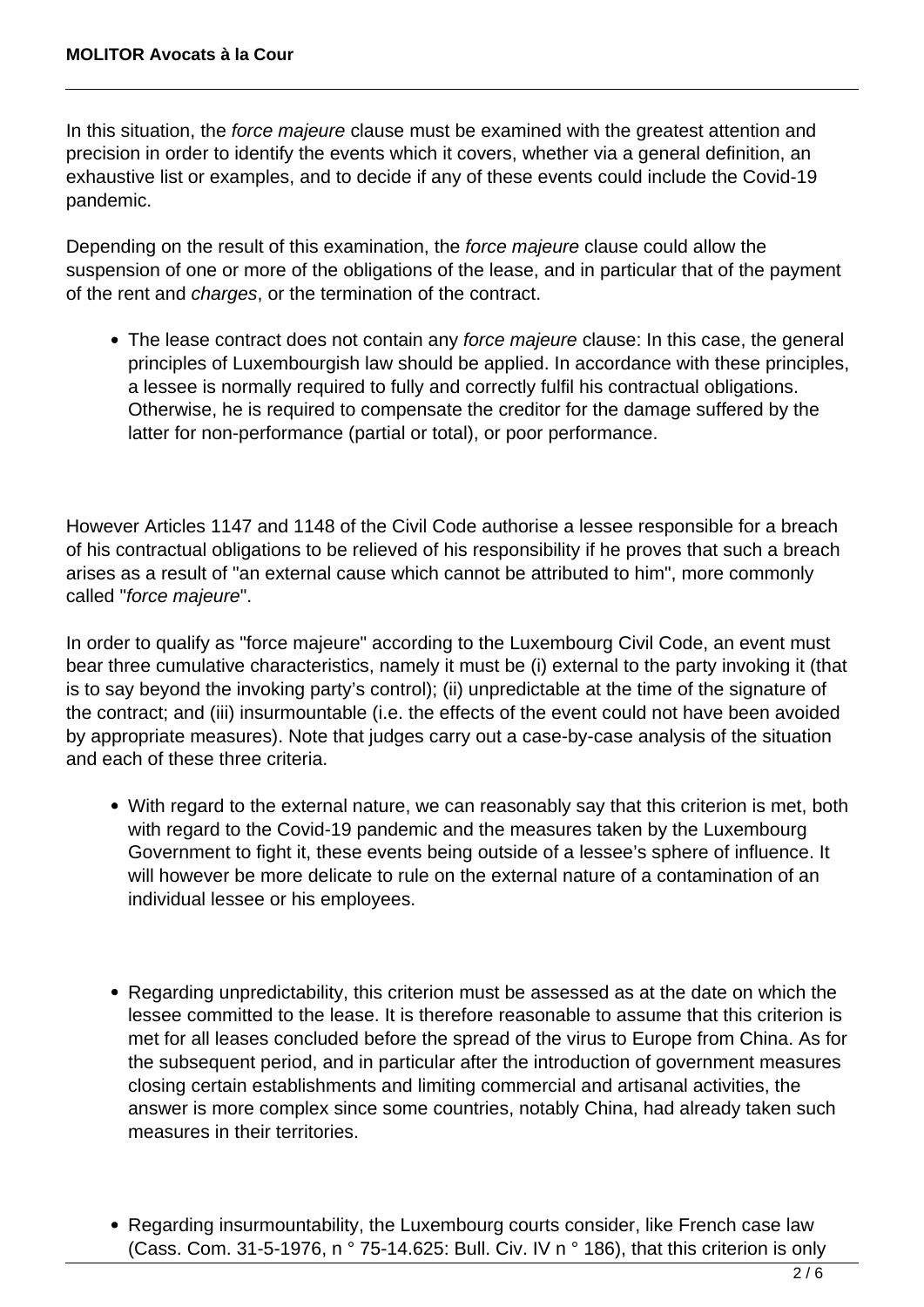established if the overwhelming event causes a total and permanent impossibility of execution of contractual obligations, which is distinguished from a simple difficulty of execution or even an execution made more expensive than expected. Lessees could therefore theoretically suspend payments during the health crisis period only if they manage to demonstrate their absolute incapacity to fulfil payment obligations, and prove that they have taken all the necessary measures to prevent this situation.

In this regard, some could point out that the cause and effect link between the government measures to close certain establishments and limit commercial and artisanal activities, and the impossibility of paying the rent and charges, is not obvious if we take into account not only lessees' duty to manage their money and reserves as an advised man would do, but also their general obligation to mitigate damages in the event of a crisis.

This position is similar to that of French judges, who generally consider that "the debtor of an unfulfilled contractual obligation of payment cannot be exempted from this obligation by invoking a case of force majeure" (Cass. Com. 16 -9-2014 n ° 13-20.306 F-PB: RJDA 11/14 n ° 886). This position is explained by the fact that money can always be replaced, so therefore it is not impossible for a tenant to pay his rent, except perhaps in the event of a general breakdown of the banking system.

Similarly, some may also argue that a simple drop in turnover due to government measures taken to stem the pandemic would not be enough to justify a suspension of payment of rent and charges, unless the Luxembourg courts are reconsidering their position in the face of the exceptional situation suffered by the country.

# **2. The landlord's obligation to deliver and force majeure**

The obligation on the lessee to pay the rent (article 1728 of the Civil Code) is in consideration of the obligation on the lessor to deliver the leased premises and to ensure peaceful enjoyment by the lessee for the duration of the lease (article 1719 of the Civil Code).

Case law provides that a lessee can temporarily refuse to pay the rent and charges by claiming a breach by the lessor of his obligation to deliver and / or guarantee peaceful enjoyment of the leased premises.

Can the administrative prohibitions generated by the COVID-19 health crisis be considered to cause a failure on the part of the lessor to make the rented premises available? In other words, is the use of premises prohibited, which would be the lessor's responsibility, or is the activity for which the leased premises is used prohibited or prevented by recent decrees, which would then fall in the lessees' sphere of risk?

A consultation of the applicable texts unfortunately does not give a clear answer to this question. The ministerial decree of 20 March 2020 enacting various measures in the fight against the spread of COVID-19 states: "Concerning establishments receiving the public,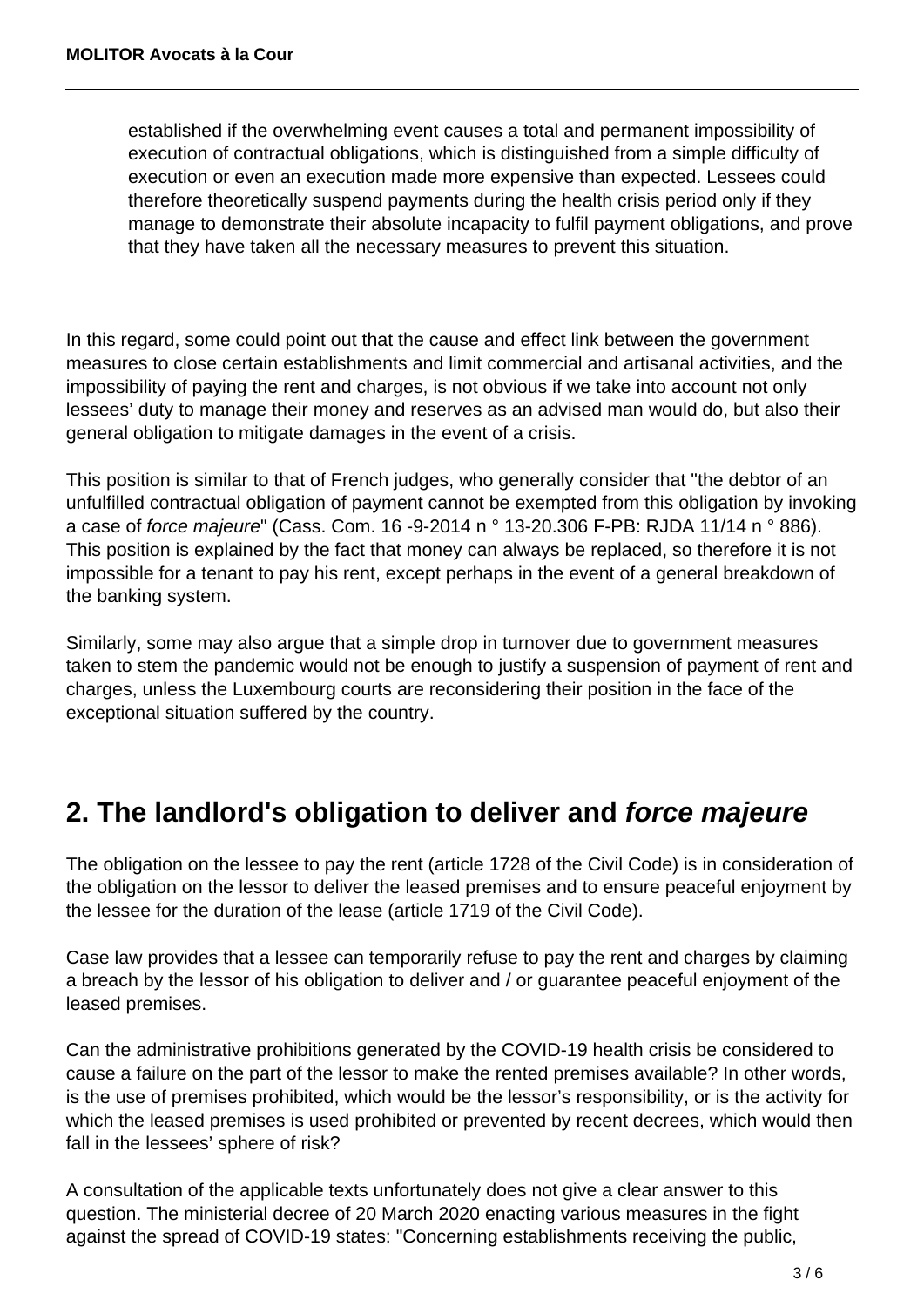activities of a cultural, social, festive, sporting and recreational nature are suspended. Playing areas are closed. Establishments in the cultural, recreational, sporting and HORECA sectors are closed. "

It further states: "All commercial and artisanal activities receiving the public are prohibited. "

In addition: "Shops providing mixed activities can remain open when their main activity is listed in paragraph 2. Activities carried out in a private practice under the 29 April 1983 Law concerning the practice of the professions of doctor, doctor-dentist and doctor-veterinarian as well as those falling under the 26 March 1992 Law on the exercise and revalorisation of certain health professions are reduced to the most severe and / or urgent health problems."

The decree thus mixes in its terminology "establishments" and "activities".

At this stage, it nevertheless seems possible to say that, with regard to the lessees of an office lease, as long as the confinement has not been extended to their activities, such lessees can still enjoy the premises, and therefore no breach by the lessor of his obligations under article 1719 of the Civil Code would be characterised.

The situation for lessees of commercial leases is much more uncertain.

Should it be considered that access to the premises is altogether forbidden, which means the lessor fails to deliver premises in which the lessee can exercise his activity, or, on the contrary, that the premises are free of all constraints but that it is the activity of the lessee which temporarily cannot be exercised? If one chooses the first option, the lessee could not only refuse to pay rent but also demand damages from the lessor because he cannot exercise his activity. In this case, the lessor should then himself invoke force majeure which would be a justification for his failure to deliver the premises, such force majeure being the administrative prohibitions which, in our opinion, can be considered as a legitimate reason preventing the lessor's liability to the lessee for damages due to closure of the leased premises.

# **3. The termination of commercial or office leases due to destruction of the leased premises**

In the absence of a specific contractual provision authorising the termination of a lease by one of the parties due to an event similar to the current health crisis, the lessees of commercial and office leases could theoretically invoke article 1722 of the Civil Code.

Pursuant to this article, a lease is automatically terminated if "the leased premises are totally destroyed because of a fortuitous event during the term of the lease".

According to most authors, the total destruction of leased premises does not only encompass the physical destruction of a building / premises but also the absolute and definitive impossibility for the lessee to enjoy the leased premises, even when this is the result of a legal impediment.

In the present case, the governmental measures closing certain establishments and limiting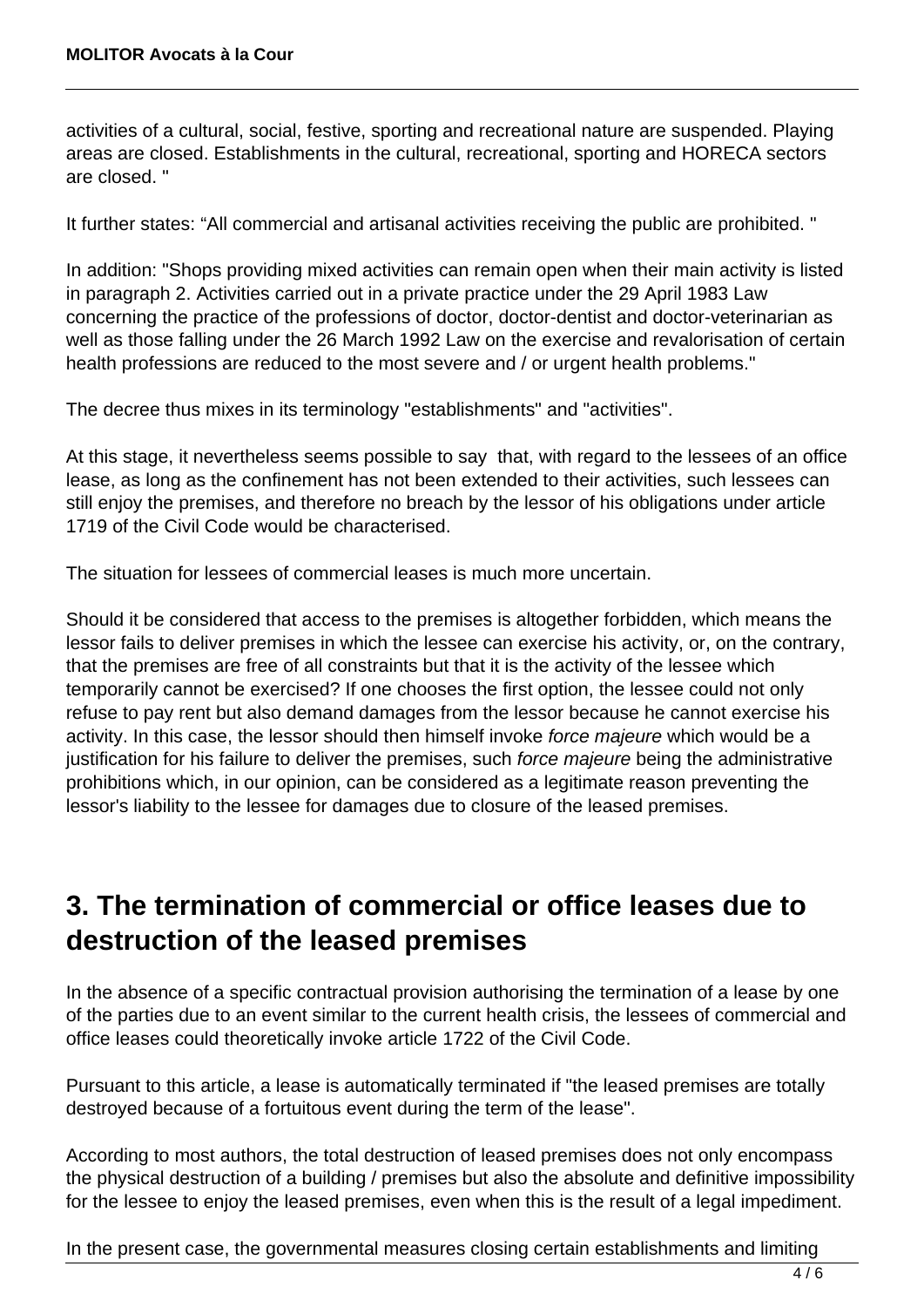commercial and artisanal activities being essentially temporary since they are based on the confinement period, it does not appear possible to invoke an automatic termination of leases impacted by these measures, even in the event of a strict administrative closure.

Article 1722 of the Civil Code further states that the lessee can request "depending on the circumstances a reduction in the price or even a termination of the lease if the leased premises are only partially destroyed" which encompasses, apart from a partial physical destruction of the premises, the partial impossibility (temporary or definitive) to enjoy the leased premises.

In the current situation, partial destruction could apply to commercial lessees targeted by the partial closure of their activities and the ban on allowing the public to access certain parts of their premises, such as restaurants maintaining a delivery or take-out activity or various product stores selling mainly food and / or hygiene products. However, even in the case of a fortuitous event (a qualification that remains to be discussed), a destruction or partial destruction will not normally justify termination, but may lead to an adaptation of the amounts to be paid by the lessee.

### **In conclusion**

- **The relationship between the lessor and the lessee is governed by contract, but leases rarely provide for a clause on how to manage a situation such as the one we are currently experiencing, the current health crisis being unprecedented in the recent history of Luxembourg.**
- **Urgent laws and regulations leave room for contradictory interpretations, therefore there is great uncertainty about future case law in this area.**
- **Economic agents, whether they are lessees or lessors, needing legal certainty to be able to manage their affairs, can restore it by negotiating and finding solutions adapted to their particular situation.**

Do not hesitate to contact us to ask for assistance in the analysis of your individual situation and to benefit from a negotiation strategy to be defined together.

### **Experts :**



**Stéphanie JUAN PARTNER**